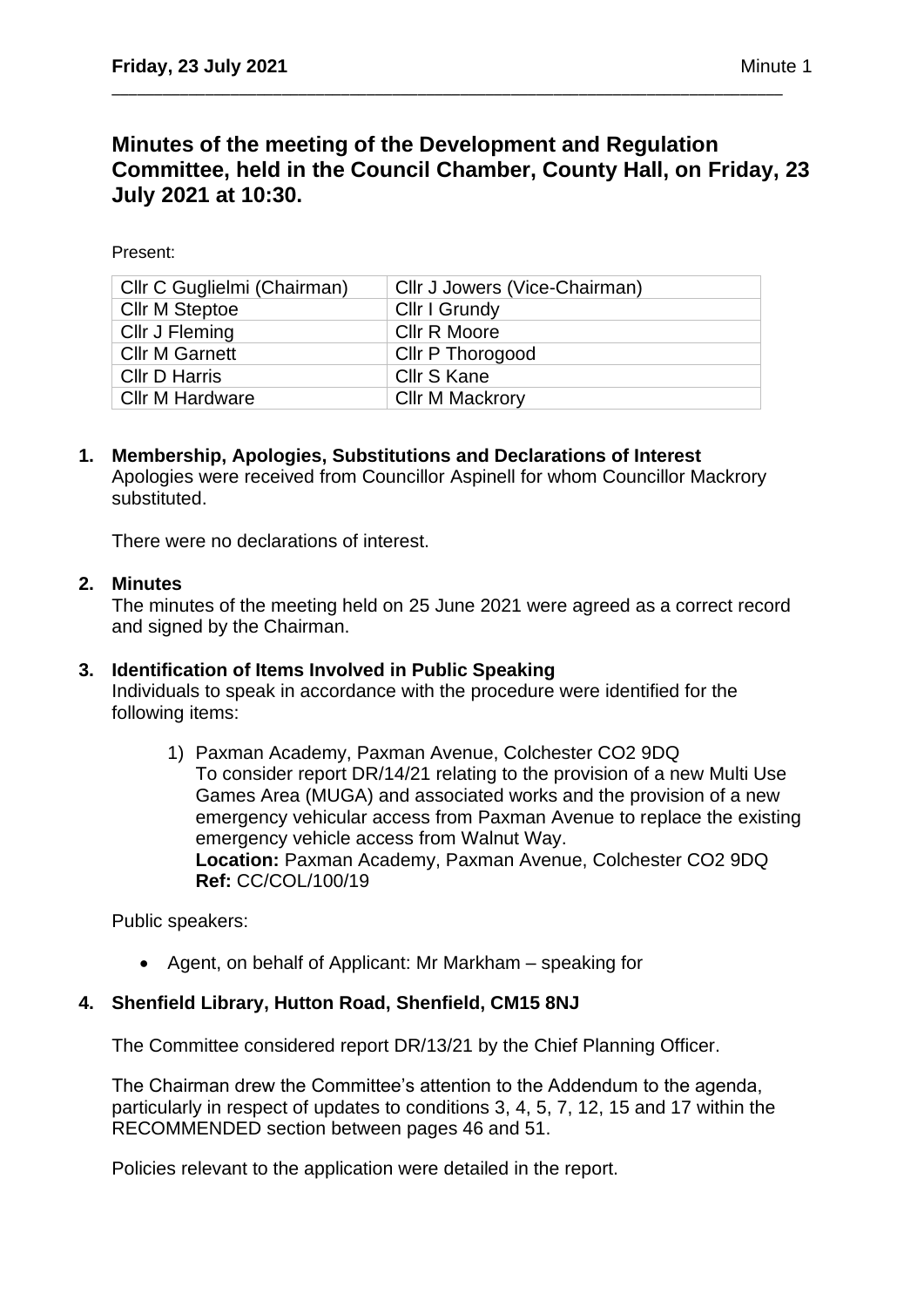Details of consultation and representations received were set out in the report and Addendum.

\_\_\_\_\_\_\_\_\_\_\_\_\_\_\_\_\_\_\_\_\_\_\_\_\_\_\_\_\_\_\_\_\_\_\_\_\_\_\_\_\_\_\_\_\_\_\_\_\_\_\_\_\_\_\_\_\_\_\_\_\_\_\_\_\_\_\_\_\_\_\_\_\_\_\_\_\_\_\_

The Committee noted the key issues:

- Principle of Development
- Schedule of Accommodation/Library Space, Density and Housing Mix
- Design and Landscaping
- Amenity
- Highways
- Sustainability and Flood Risk/Drainage

The Chairman gave his agreement for a statement to be read out on behalf of Councillor Aspinell, who was not present, as the Local County Member. Councillor Aspinell's statement made several points:

- Negative impact on street scene due to overbearing presence
- Intrusion on privacy of adjacent residential dwellings
- Reduction of external community space and loss of trees, particularly the cherry tree
- Lack of storage provision for furniture and equipment used by community groups
- Inadequate parking
- Lack of reference to the Essex Design Guide as recommended by Brentwood Borough Council

In response to the issues raised, the following points were made by officers:

- Although there was a reduction in the amount of open or green space, as a result of an enlarged footprint of the new building, it was expected that this space would remain fully accessible to the public when not in use by the library.
- The Essex Design Guide had been taken into account; Brentwood Borough Council's concern related to the proposal not being presented to the Essex Quality Review Panel. The applicant, as part of the pre-application discussions, was asked to consider presenting the application to the Essex Quality Review Panel but declined to do so. Whilst this was disappointing it was not considered that this was a reason to refuse planning permission.

Following comments and concerns raised by Members, it was noted:

- That the commercial element of Hutton Road began and ended immediately on the other side of the Friars Avenue junction to the southern aspect; on the northern side it continued past the library site.
- The bicycle hoops for the library were covered by a canopy; those for the residential units were fully enclosed.
- There were five charging points for electric vehicles; one per two parking spaces and the overall number of parking spaces proposed for the development was considered acceptable. Currently, there was no free access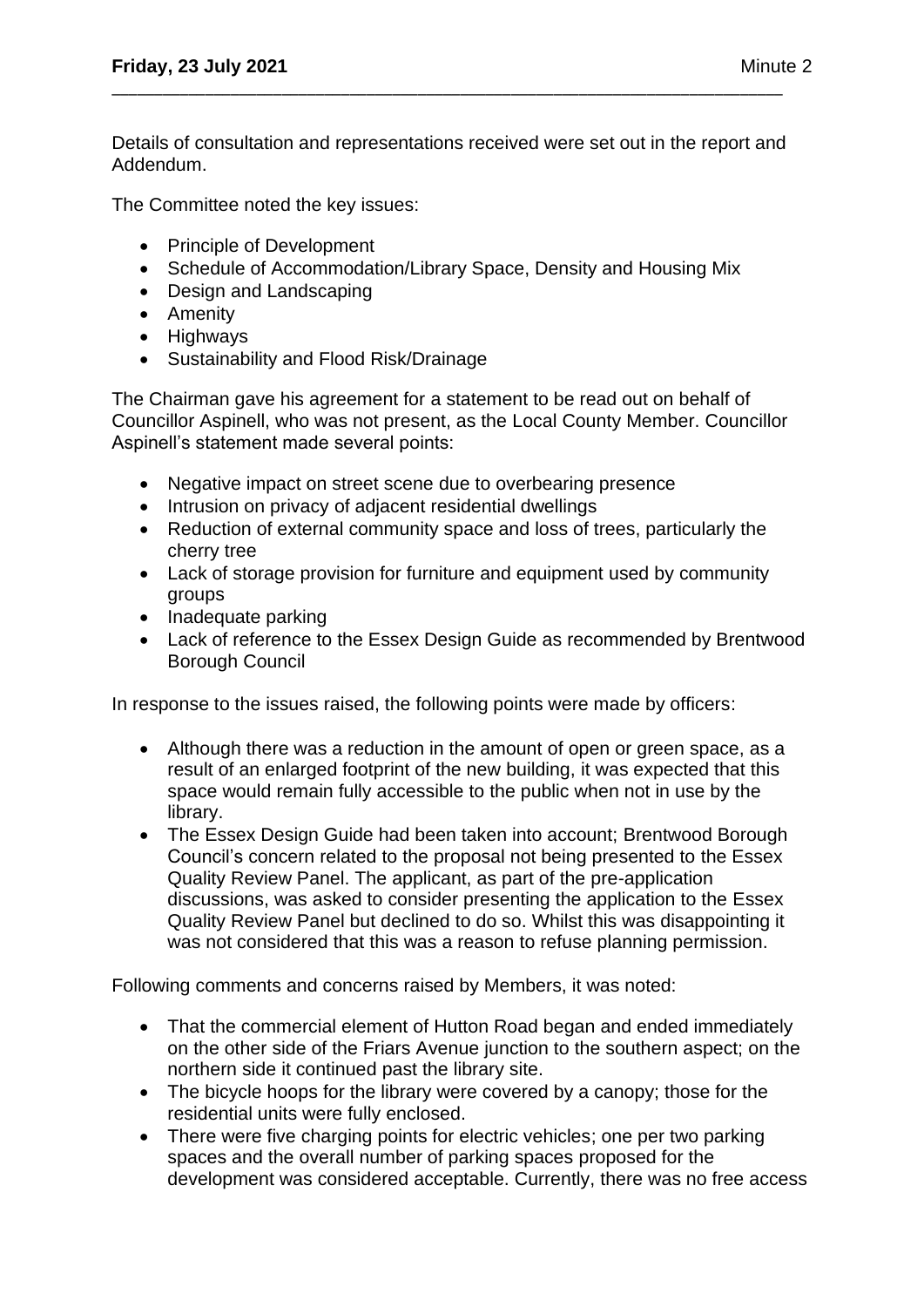to disabled parking, the car park was gated and access had to be requested. Thirty minutes of free parking was available in a car park off Friars Avenue with additional time available if paid for beyond this period. In addition, one hour of free parking was available in bays either side of Hutton Road.

• The loss of the cherry tree was felt to be regrettable, but no objection had been raised by Place Services (Arboriculture) which may have lent weight to this as an objection.

\_\_\_\_\_\_\_\_\_\_\_\_\_\_\_\_\_\_\_\_\_\_\_\_\_\_\_\_\_\_\_\_\_\_\_\_\_\_\_\_\_\_\_\_\_\_\_\_\_\_\_\_\_\_\_\_\_\_\_\_\_\_\_\_\_\_\_\_\_\_\_\_\_\_\_\_\_\_\_

- Condition 11 and the reason for this would be reworded to strengthen the expectation and requirement for the provision of public access to the relandscaped area in front of the development.
- The flat roof projections on the first and second floors of the development were not proposed to be used as amenity space.
- The parking to rear maintained the existing fence line and the relationship with 2 Friars Avenue would therefore remain similar. The Transport Assessment sought to suggest that the number of vehicle movements from the proposals was potentially akin to what could be expected to result from the use of the current library car park if utilised to full capabilities.

There being no further points raised, the resolution, including the amendments to the conditions in the Addendum, and subject to the strengthening of condition 11 was proposed by Councillor Garnet and seconded by Councillor Jowers. Following a vote of eight in favour, three against and one abstention, it was

## **Resolved**

That pursuant to Regulation 3 of the Town and Country Planning General Regulations 1992,

planning permission be granted subject to the following conditions:

1. The development hereby permitted shall be begun before the expiry of 3 years from the date of this permission.

Reason: To comply with section 91 of the Town and Country Planning Act 1990 (as amended).

2. The development hereby permitted shall be carried out in accordance with the details of the application dated 18/03/2021 and shown on drawings titled: 'Location Plan', drawing number: 001, dated 01/03/2021; 'Proposed Site Ground Floor Plan', drawing number: 011 (Rev B), dated 08/07/21; 'Proposed First Floor Plan', drawing number: 012 (Rev B), dated 07/07/21; 'Proposed Second Floor Plan', drawing number: 013 (Rev B), dated 07/07/21; 'Proposed Roof Plan', drawing number: 014 (Rev B), dated 07/07/21; 'Proposed Elevations – Sheet 1 of 2', drawing number: 015 (Rev C), dated 08/07/21; 'Proposed Elevations – Sheet 2 of 2', drawing number: 016 (Rev B), dated 07/07/21; 'Proposed Section AA & Section BB', drawing number: 017 (Rev B), dated 07/07/21; and in accordance with any non-material amendment(s) as may be subsequently approved in writing by the County Planning Authority, except as varied by the following conditions.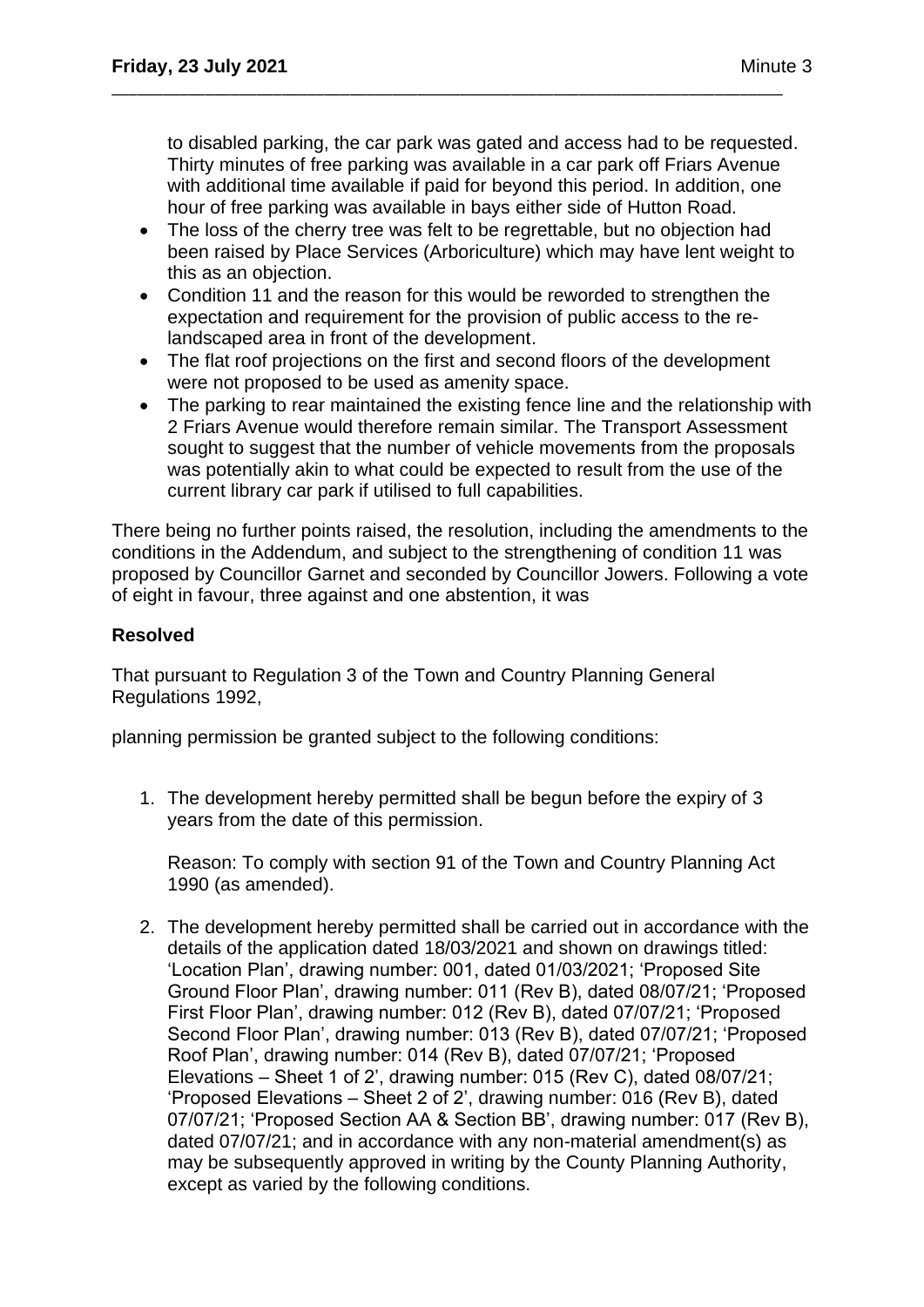Reason: For the avoidance of doubt as to the nature of the development hereby permitted, to ensure development is carried out in accordance with the approved application details, to ensure that the development is carried out with the minimum harm to the local environment and in accordance with policies CP1 – General Development Criteria, CP2 – New Development and Sustainable Transport Choices, CP3 – Transport Assessments, CP4 – The Provision of Infrastructure and Community Facilities, H4 – Mixed Use Development, H6 – Small Unit Accommodation, H9 – Affordable Housing on Larger Sites, H14 – Housing Density, T2 – New Development and Highway Considerations, T5 – Parking, T10 – Access for Persons with Disabilities, T14 – Cycling, T15 – Pedestrian Facilities, LT8 – Use of Redundant Institutional, Recreational and Community Building, LT11 – Retention of Existing Local Community Facilities, C5 – Retention and Provision of Landscaping and Natural Features in Development, IR5 – Energy and Water Conservation and the Use of Renewable Sources of Energy in New Development, PC1 – Land Contamination, PC4 – Noise and PC6 – Transport Pollution of the Brentwood Replacement Local Plan (2005).

\_\_\_\_\_\_\_\_\_\_\_\_\_\_\_\_\_\_\_\_\_\_\_\_\_\_\_\_\_\_\_\_\_\_\_\_\_\_\_\_\_\_\_\_\_\_\_\_\_\_\_\_\_\_\_\_\_\_\_\_\_\_\_\_\_\_\_\_\_\_\_\_\_\_\_\_\_\_\_

3. No development above damp proof membrane of the building hereby permitted shall take place until exact details of the materials to be used for the external appearance (including all windows, doors, balconies, roof coverings and rain goods) of the development hereby permitted have been submitted to and approved in writing by the County Planning Authority. The development shall be implemented in accordance with the approved details.

Reason: In the interest of visual amenity, to ensure the proposed material palette is of a high quality and to comply with policy CP1 – General Development Criteria of the Brentwood Replacement Local Plan (2005).

4. Notwithstanding the provisions of the Town and Country Planning (General Permitted Development) Order 2015 (as amended) or any order revoking and re-enacting that Order with or without modification, all external windows to bathrooms and/or ensuites of the residential units hereby approved shall be obscured glazed to at least level 3 on the standard scale of obscurity. In addition, no development above damp proof membrane of the building hereby permitted shall take place until a finalised design for the external windows to residential units 1.03, 1.05, 2.03 and 2.05 has been submitted to and approved in writing by the County Planning Authority. The design details submitted shall seek to confirm installation angle/direction, glazing and whether the window would be fully, partially or non-opening. The development shall subsequently be implemented and permanently maintained in accordance with the approved details.

Reason: In the interest of residential amenity, to reduce the potential for overlooking between units 1.03 and 1.05 and 2.03 and 2.05 and to comply with policy CP1 – General Development Criteria of the Brentwood Replacement Local Plan (2005).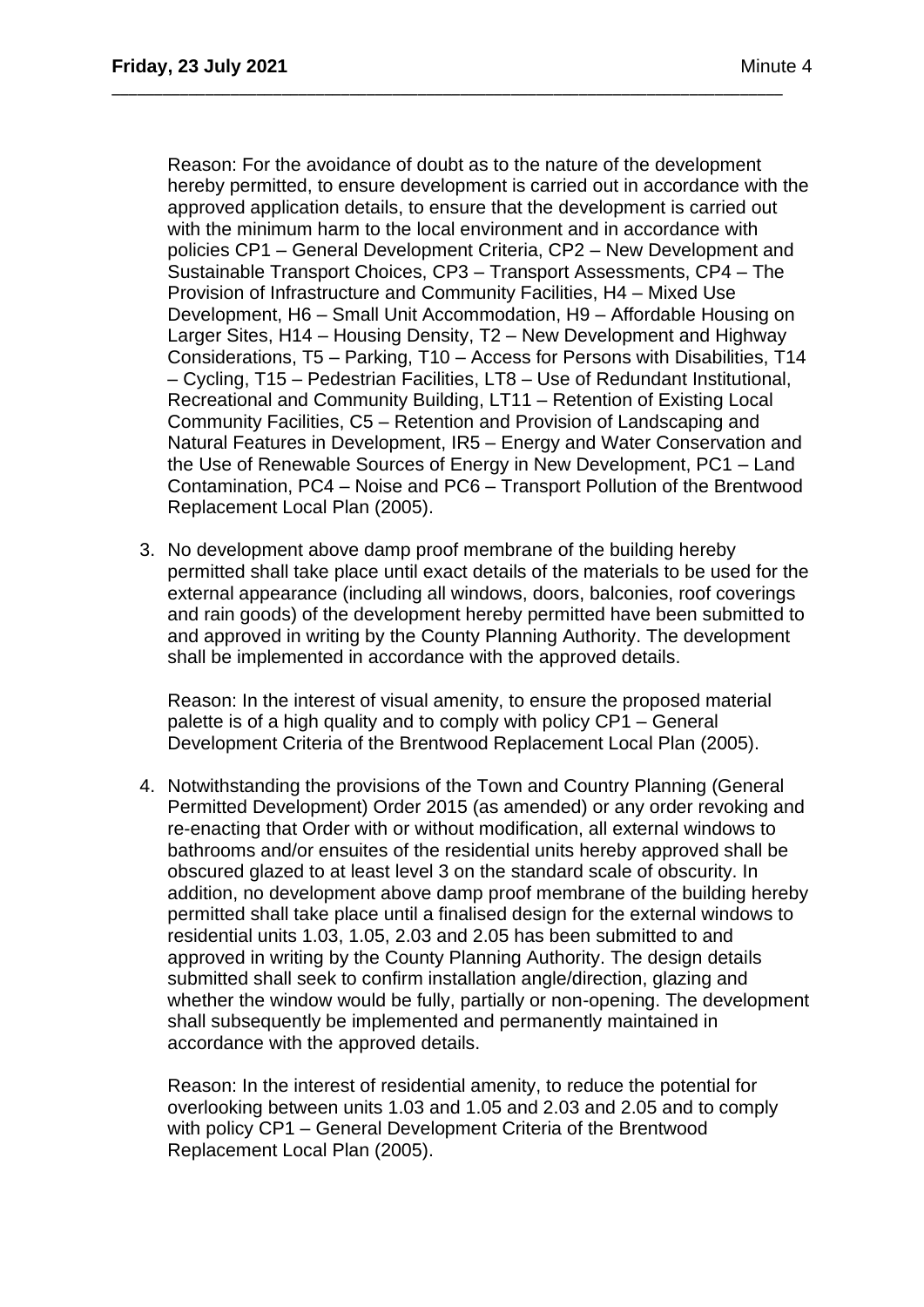5. No development above damp proof membrane of the building hereby permitted shall take place until exact details and specification of all plant and apparatus proposed to be installed on the roof of any part of the building hereby permitted has been submitted the County Planning Authority and approved in writing. Notwithstanding the provisions of the Town and Country Planning (General Permitted Development) Order 2015 or any order revoking and re-enacting that Order with or without modification, no additional aerials, antennas, satellite dishes or electronic communications apparatus to that potentially shown on the aforementioned shall be installed or erected on any part of the building without the benefit of express planning permission.

\_\_\_\_\_\_\_\_\_\_\_\_\_\_\_\_\_\_\_\_\_\_\_\_\_\_\_\_\_\_\_\_\_\_\_\_\_\_\_\_\_\_\_\_\_\_\_\_\_\_\_\_\_\_\_\_\_\_\_\_\_\_\_\_\_\_\_\_\_\_\_\_\_\_\_\_\_\_\_

Reason: In the interest of visual amenity, to ensure the design rationale for the building is not subsequently compromised by urban paraphernalia and to comply with policy CP1 – General Development Criteria of the Brentwood Replacement Local Plan (2005).

6. No external fixed lighting shall be erected or installed on-site until exact details of the location, height, design, luminance, operation and management have been submitted to and approved in writing by the County Planning Authority. With regard to this, the details to be submitted shall include an overview of the lighting design and management (including proposed hours of operation), the maintenance factor and lighting standard applied together with a justification as why these are considered appropriate, detailed drawings showing the lux levels on the ground (including spill in context of adjacent site levels), angles of tilt, colour, temperature, dimming capability and the average lux (minimum and uniformity) for all external lighting proposed. The details shall ensure the lighting is designed to minimise the potential nuisance of light spillage on adjoining properties and highways.

The lighting design shall also consider the impact on light sensitive biodiversity and a) identify those areas/features on site that are particularly sensitive for bats and that are likely to cause disturbance in or around their breeding sites and resting places or along important routes used to access key areas of their territory, for example, for foraging; and b) clearly demonstrate that areas to be lit will not disturb or prevent the above species using their territory or having access to their breeding sites and resting places.

The lighting shall thereafter be erected, installed and operated in accordance with the approved details.

Reason: To minimise the nuisance and disturbances to neighbours (and the surrounding area), in the interests of highway safety, to minimise impact on light sensitive biodiversity and to comply with policy CP1 – General Development Criteria of the Brentwood Replacement Local Plan (2005).

7. No development above damp proof membrane of the building hereby permitted shall take place until exact details of the carbon/energy saving measures outlined in the submitted 'Energy Statement', document reference: 0120/IW/ES01 (Issue 2), dated April 2021 have been submitted to the County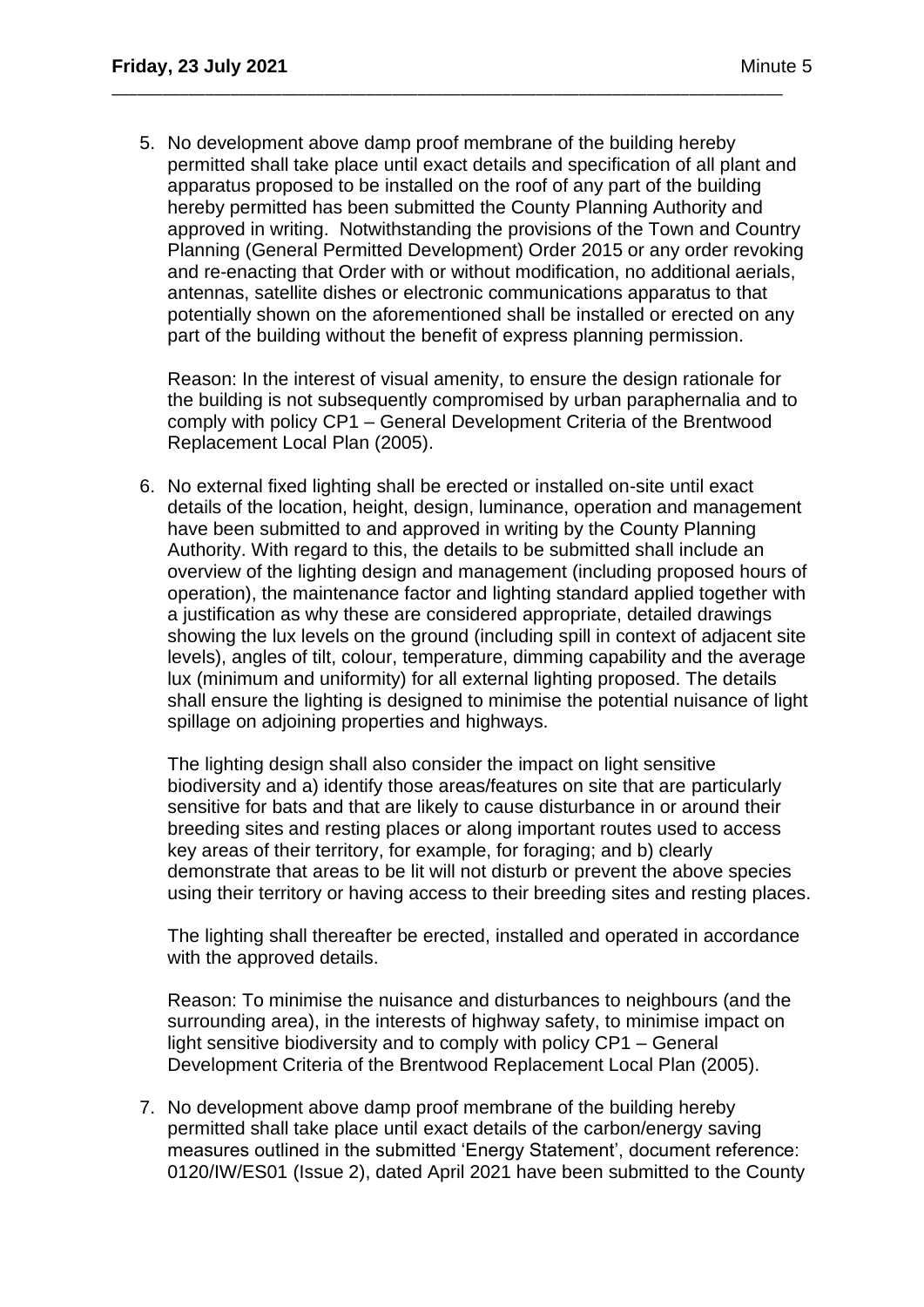Planning Authority for review and approval in writing. Such detail shall, for the avoidance of doubt, include but not be limited to the glazing specification of windows and doors to be installed, building insulation, the proposed air source heat pump system, the location of the electric vehicle charging points proposed within the car park and the exact layout of the solar arrays proposed on the building roof, as shown in principle on drawing titled 'Proposed Roof Plan', drawing number: 014 (Rev B), dated 07/07/21. The development shall subsequently be implemented in accordance with the approved details.

\_\_\_\_\_\_\_\_\_\_\_\_\_\_\_\_\_\_\_\_\_\_\_\_\_\_\_\_\_\_\_\_\_\_\_\_\_\_\_\_\_\_\_\_\_\_\_\_\_\_\_\_\_\_\_\_\_\_\_\_\_\_\_\_\_\_\_\_\_\_\_\_\_\_\_\_\_\_\_

Reason: In the interests of energy efficiency, delivering the carbon savings suggested as part of the proposals and to comply with policies CP1 – General Development Criteria and IR5 – Energy and Water Conservation and the Use of Renewable Sources of Energy in New Development of the Brentwood Replacement Local Plan (2005).

8. No development or any preliminary groundworks shall take place until: a) All trees to be retained during the construction works have been protected by fencing of the 'HERAS' type. The fencing shall be erected around the trees and positioned from the trees in accordance with BS:5837 "Trees in Relation to Construction", and;

b) Notices have been erected on the fencing stating "Protected Area (no operations within fenced area)".

Notwithstanding the above, no materials shall be stored or activity shall take place within the area enclosed by the fencing. No alteration, removal or repositioning of the fencing shall take place during the construction period without the prior written consent of the County Planning Authority.

Reason: In the interest of visual amenity, to ensure protection for the existing natural environment and to comply with policies CP1 – General Development Criteria and C5 – Retention and Provision of Landscaping and Natural Features in Development of the Brentwood Replacement Local Plan (2005).

9. Prior to commencement of any landscaping works, or in any event prior to beneficial occupation of the development hereby permitted, a finalised hard and soft landscaping scheme (inclusive of boundary treatments, fencing and gates and landscape features such as benches) shall be submitted to the County Planning Authority for review and approval in writing. For the avoidance of doubt, it is expected that this scheme will follow the landscaping principles detailed on drawing titled 'Proposed Landscape Plan', drawing number: F1470/200 (Rev A), dated 16/06/2021. However, the scheme submitted shall confirm the exact tree species proposed to be planted and the sizing of all plants and shrubs upon planting. The approved landscaping scheme shall subsequently be implemented within the first available planting season (October to March inclusive) and maintained thereafter in accordance with condition 10 of this permission.

Reason: To comply with section 197 of the Town and Country Planning Act 1990 (as amended), to improve the appearance of the site in the interest of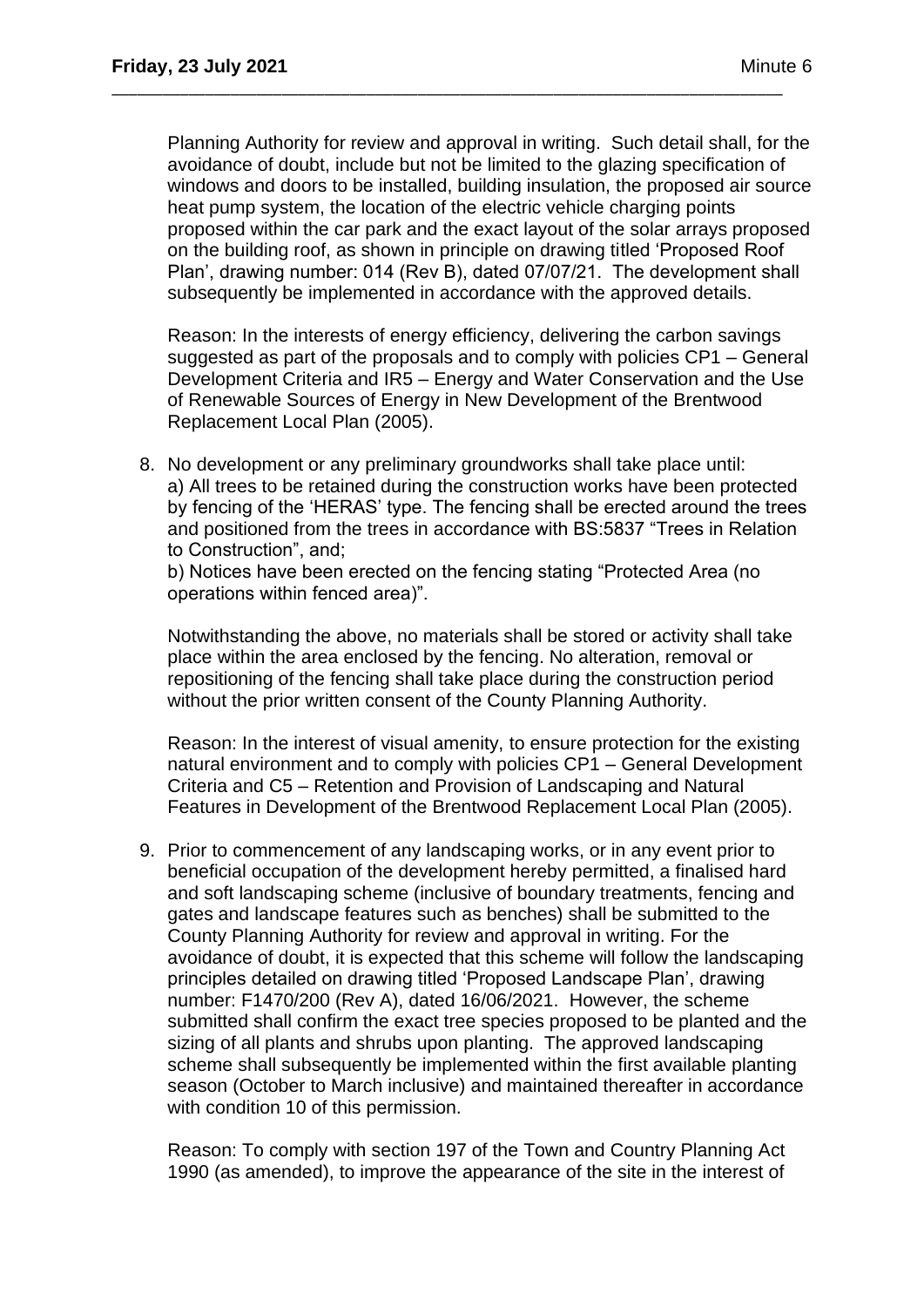visual amenity and to comply with policies CP1 – General Development Criteria and C5 – Retention and Provision of Landscaping and Natural Features in Development of the Brentwood Replacement Local Plan (2005).

\_\_\_\_\_\_\_\_\_\_\_\_\_\_\_\_\_\_\_\_\_\_\_\_\_\_\_\_\_\_\_\_\_\_\_\_\_\_\_\_\_\_\_\_\_\_\_\_\_\_\_\_\_\_\_\_\_\_\_\_\_\_\_\_\_\_\_\_\_\_\_\_\_\_\_\_\_\_\_

10.Prior to commencement of any landscaping works, or in any event prior to beneficial occupation of the development hereby permitted a Biodiversity Enhancement and Landscape Management Scheme shall be submitted to and approved in writing by the County Planning Authority. The Scheme shall detail any and all biodiversity enhancement measures proposed to be incorporated as part of the development and landscaping proposals and, for the avoidance of doubt, in terms of management seek to confirm that any tree or shrub forming part of a landscaping scheme approved in connection with the development that dies, is damaged, diseased or removed within the duration of 5 years after the completion of the development (operations) shall be replaced during the next available planting season (October to March inclusive) with a tree or shrub to be agreed in advance in writing by the County Planning Authority.

Reason: To conserve and enhance Protected and Priority species, to allow the County Planning Authority to discharge its duties under the UK Habitats Regulations, the Wildlife & Countryside Act 1981 as amended and s40 of the NERC Act 2006 (Priority Habitats and Species), in the interest of the environment and the amenity of the local area, to ensure the landscaping proposals are effectively managed following implementation and to comply with policies CP1 – General Development Criteria and C5 – Retention and Provision of Landscaping and Natural Features in Development of the Brentwood Replacement Local Plan (2005).

11.Prior to beneficial occupation of the building hereby permitted, a management scheme for the open space in-front of the development (fronting Hutton Road) shall be submitted to the County Planning Authority for review and approval and writing. The development shall subsequently be managed in perpetuity in accordance with the scheme approved. For the avoidance of doubt, the management of this area and public access to it shall in no way be amended unless an alternative scheme is subsequently submitted and approved by the County Planning Authority.

Reason: Concern has been raised that the proposals incorporate a fence and gate to this area and as such this area could visually appear private open space for exclusive use by the residential units, incongruous to the otherwise publicly open frontage of the site. The management scheme to be submitted pursuant to this condition, to confirm, is expected to generally allow unrestricted use of this area by the public in meeting the social objective of the NPPF.

12.Prior to beneficial occupation of the proposed development, the site access off Friars Avenue shall be widened to a minimum of 5.5 metres, as shown in principle on drawing titled 'Proposed Site Ground Floor Plan', drawing number: 011 (Rev B), dated 08/07/21. In addition to this, the access barrier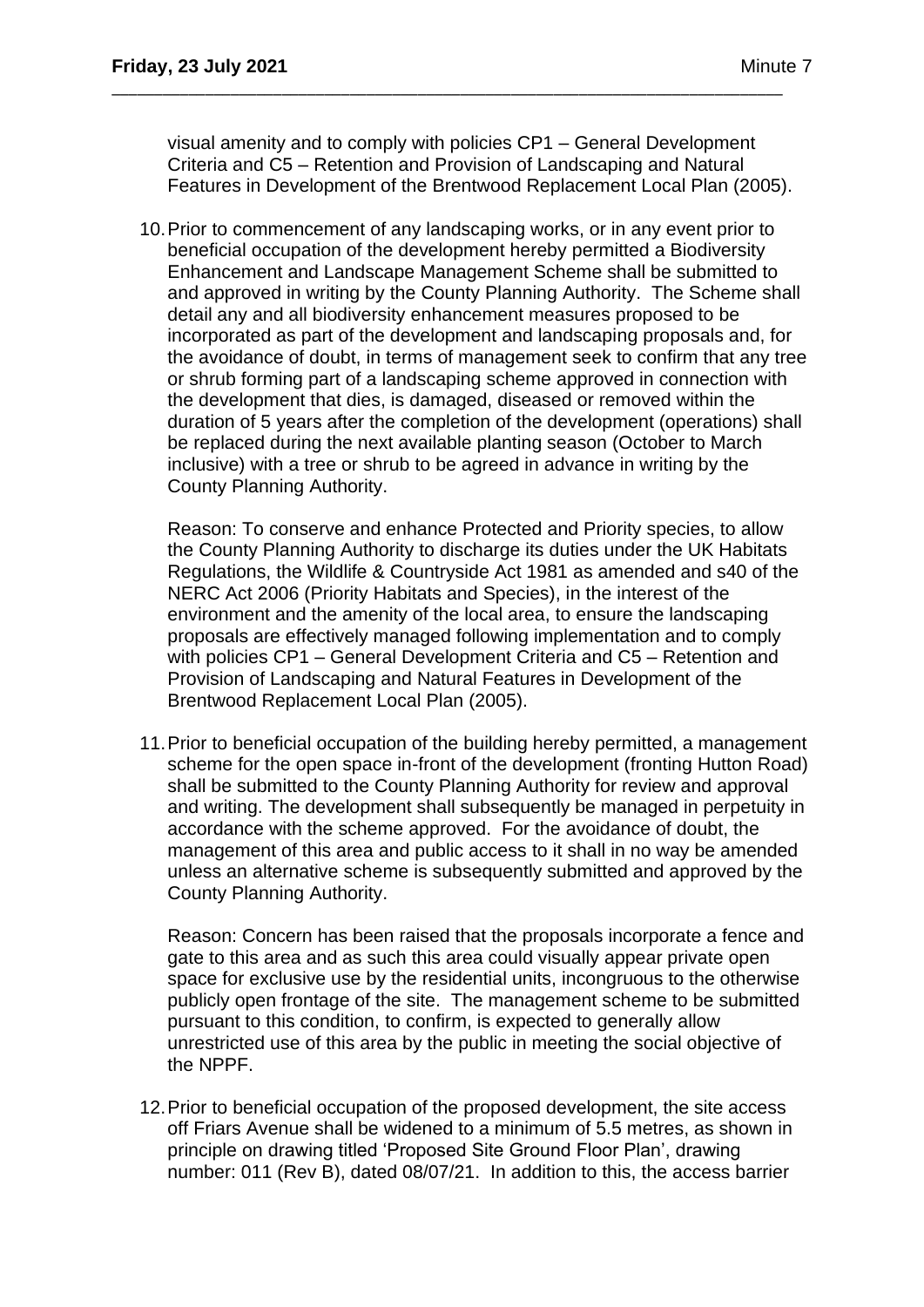shown on the same drawing shall at no time be installed closer than 6 metres back from the carriageway edge.

\_\_\_\_\_\_\_\_\_\_\_\_\_\_\_\_\_\_\_\_\_\_\_\_\_\_\_\_\_\_\_\_\_\_\_\_\_\_\_\_\_\_\_\_\_\_\_\_\_\_\_\_\_\_\_\_\_\_\_\_\_\_\_\_\_\_\_\_\_\_\_\_\_\_\_\_\_\_\_

Reason: To ensure the access accords with relevant standards, to allow vehicles to enter and leave the highway in a controlled manner, in the interest of highway safety and to comply with policies CP1 – General Development Criteria and T2 – New Development and Highway Considerations of the Brentwood Replacement Local Plan (2005).

13.Prior to beneficial occupation of the development hereby permitted, the car parking area, as shown on drawing titled 'Proposed Site Ground Floor Plan', drawing number: 011 (Rev B), dated 08/07/21, shall be hard surfaced, sealed and marked out in parking bays. In addition to this, the enclosed bike store and external cycle hoops, as shown on the same drawing, shall be installed. The car parking areas, bike store and cycle hoops shall be permanently retained for the lifetime of the development and shall not be used for any other purpose.

Reason: To provide a suitable level of parking on-site, to provide appropriate facilities to store cycles, in the interest of highway safety and to comply with policies CP1 – General Development Criteria, CP2 – New Development and Sustainable Transport Choices, T2 – New Development and Highway Considerations, T5 – Parking, T10 – Access for Persons with Disabilities, T14 – Cycling of the Brentwood Replacement Local Plan (2005).

14.Prior to occupation of the any of the residential units hereby approved, the developer shall be responsible for the provision and implementation of a Residential Travel Information Pack for sustainable transport to each dwelling, to include six one day travel vouchers for use with the relevant local public transport operator.

Reason: In the interests of reducing the need to travel by car and promoting sustainable development and transport in accordance with policies CP2 – New Development and Sustainable Transport Choices and T2 – New Development and Highway Considerations of the Brentwood Replacement Local Plan (2005).

- 15.No development shall take place until a Construction Management Plan covering:
	- a) the proposed demolition of the existing building; and

b) the construction programme of the development hereby permitted has been submitted to and approved in writing by the County Planning Authority. The approved Plan(s) shall be adhered to throughout the demolition and construction period and provide for:

- an indicative timeline/timeframe for the proposed works;
- the proposed layout of compounds inclusive of areas proposed for the parking of vehicles of site operatives and visitors, the loading and unloading of plant and materials and the storage of plant and machinery;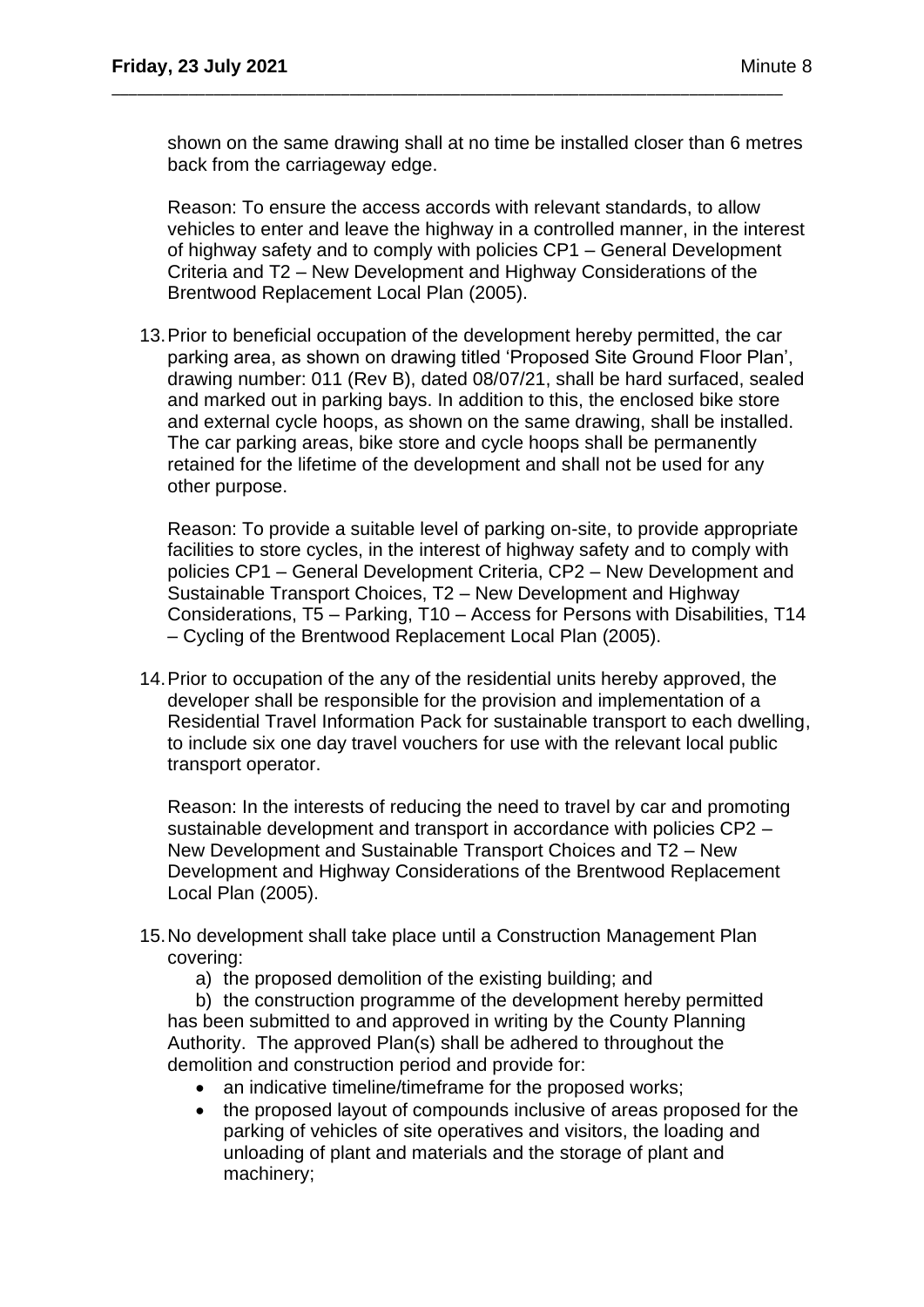- wheel and underbody cleaning facilities;
- routing of vehicles;
- measures proposed to reduce the potential for amenity impacts or nuisance (with specific reference to that requested by Brentwood Borough Council's Environmental Health Officer as part of their consultation response to this application); and

\_\_\_\_\_\_\_\_\_\_\_\_\_\_\_\_\_\_\_\_\_\_\_\_\_\_\_\_\_\_\_\_\_\_\_\_\_\_\_\_\_\_\_\_\_\_\_\_\_\_\_\_\_\_\_\_\_\_\_\_\_\_\_\_\_\_\_\_\_\_\_\_\_\_\_\_\_\_\_

• measures proposed to minimise the risk of offsite flooding caused by surface water run-off and groundwater.

For the avoidance of doubt, this condition may be discharged in two parts, to enable the demolition of the existing building prior to the submission and approval of a Plan covering the construction phase.

Reason: In the interests of highway safety, nearby amenity, that construction works may lead to excess water being discharged from the site and to comply with policy CP1 – General Development Criteria of the Brentwood Replacement Local Plan (2005).

16.No development shall take place until a detailed surface water drainage scheme and management plan for the site has been submitted to and approved in writing by the County Planning Authority. The drainage strategy subsequently approved shall be fully implemented prior to beneficial occupation of the development.

Reason: To prevent flooding by ensuring the satisfactory storage of/disposal of surface water from the site, to ensure the effective operation of any SuDS features over the lifetime of the development, to provide mitigation of any environmental harm which may be caused to the local water environment, failure to provide the above required information before commencement of works may result in a system being installed that is not sufficient to deal with surface water occurring during rainfall events and may lead to increased flood risk and pollution hazard from the site and to comply with policy CP1 – General Development Criteria of the Brentwood Replacement Local Plan (2005).

17.The development shall be implemented in accordance with recommendations outlined within the submitted 'Phase I & II Geo-Environmental Assessment', produced by EPS, report reference: UK20.5245 (Issue 1), dated 26/02/2021. If, during development, contamination not previously identified is found to be present at the site then no further development (unless otherwise agreed in writing with the County Planning Authority) shall be carried out until a remediation strategy detailing how this contamination will be dealt with has been submitted to and approved in writing by the County Planning Authority. The remediation strategy, in such an event, shall be implemented as approved.

Reason: To ensure that the development is not put at unacceptable risk from, or adversely affected by, unacceptable levels of pollution from previously unidentified contamination sources and to comply with the NPPF and policy PC1 – Land Contamination of the Brentwood Replacement Local Plan (2005).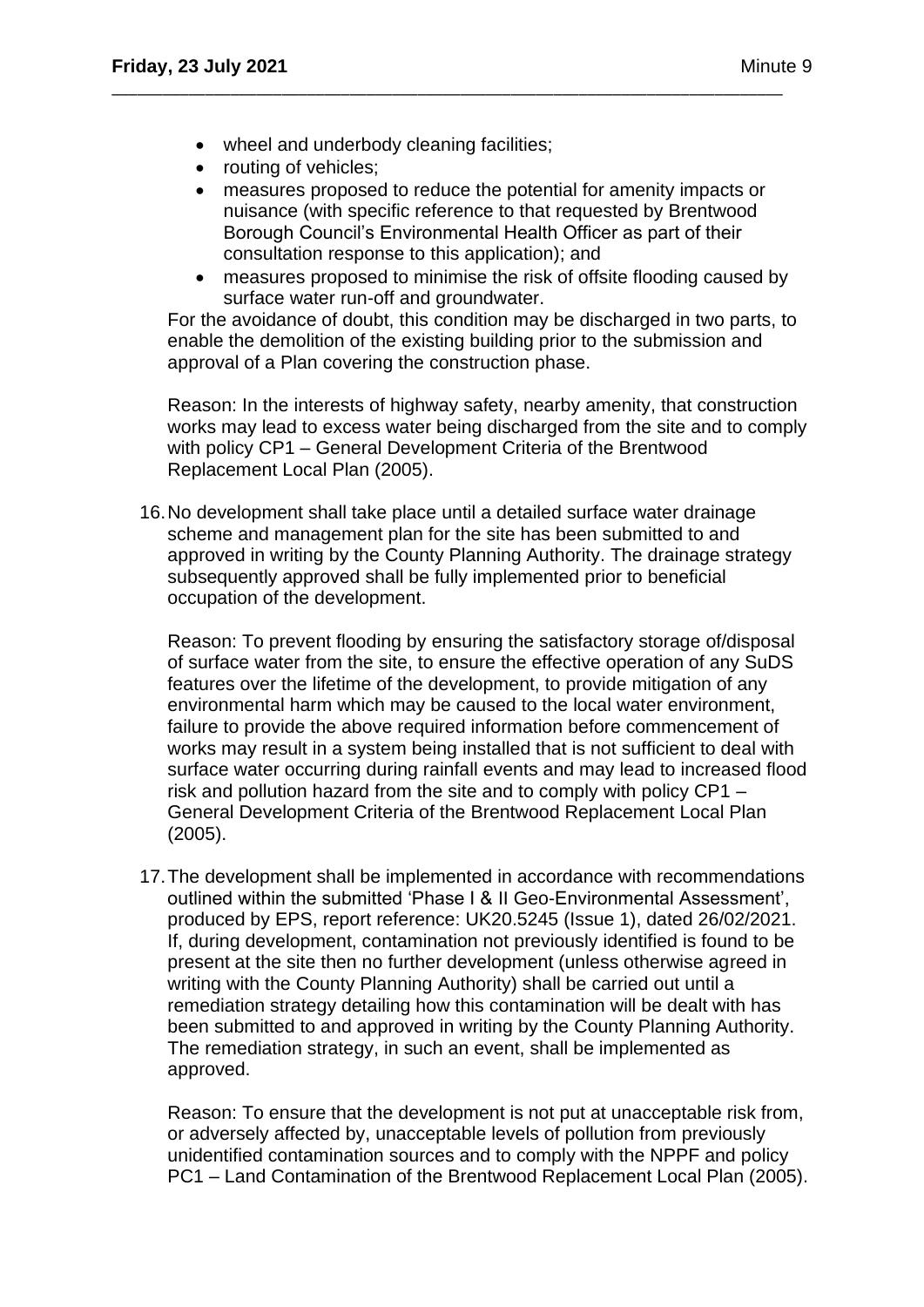18.Notwithstanding the provisions of the Town and Country Planning (General Permitted Development) Order 2015 (as amended) or any order revoking and re-enacting that Order with or without modification, the commercial unit as shown on drawing titled 'Proposed Site Ground Floor Plan', drawing number: 011 (Rev B), dated 08/07/21 shall only be occupied by the following use classes: Ea, Eb, Ec, Ee, Ef, F1b, F1d, F1e, F2b of the Town and Country Planning Use Classes Order 1987 (as amended) or any order revoking and re-enacting that Order with or without modification.

\_\_\_\_\_\_\_\_\_\_\_\_\_\_\_\_\_\_\_\_\_\_\_\_\_\_\_\_\_\_\_\_\_\_\_\_\_\_\_\_\_\_\_\_\_\_\_\_\_\_\_\_\_\_\_\_\_\_\_\_\_\_\_\_\_\_\_\_\_\_\_\_\_\_\_\_\_\_\_

Reason: An alternative use of this unit has not been considered as part of this application and a different use could give rise to unacceptable amenity and highway impacts.

## **5. Paxman Academy, Paxman Avenue, Colchester CO2 9DQ**

The Committee considered report DR/14/21 by the Chief Planning Officer.

The Chairman drew the Committee's attention to the Addendum to the agenda, and the Planning Officer also noted that there was an additional change not listed on the addendum for an amended site location plan at condition 2 as 16-0587-CDP-DR-ZZ-XX-L-9006 P1 – Site Location Plan – 28.6.19 was replaced by 16-0587-CDP-DR-XX-XX-A-2001-P4 - Site Location Plan - 23.6.17.

Policies relevant to the application were detailed in the report.

Details of consultation and representations received were set out in the report and Addendum.

The Committee noted the key issues:

- Need
- Policy Consideration & Impact on Existing Playing Field
- Location and Layout of MUGA
- Impact on Residential Amenity
- Impact on Natural Environment
- Impact on Historic Environment
- Traffic & Highways

In accordance with the protocol on public speaking the Committee was addressed by Mr Brian Markham, speaking as an agent on behalf of the Applicant. Mr Markham made several points:

- The application sought to enable the provision of a broad and balanced PE curriculum irrespective of poor weather.
- This was not currently possible due to significant flooding in the site during winter months.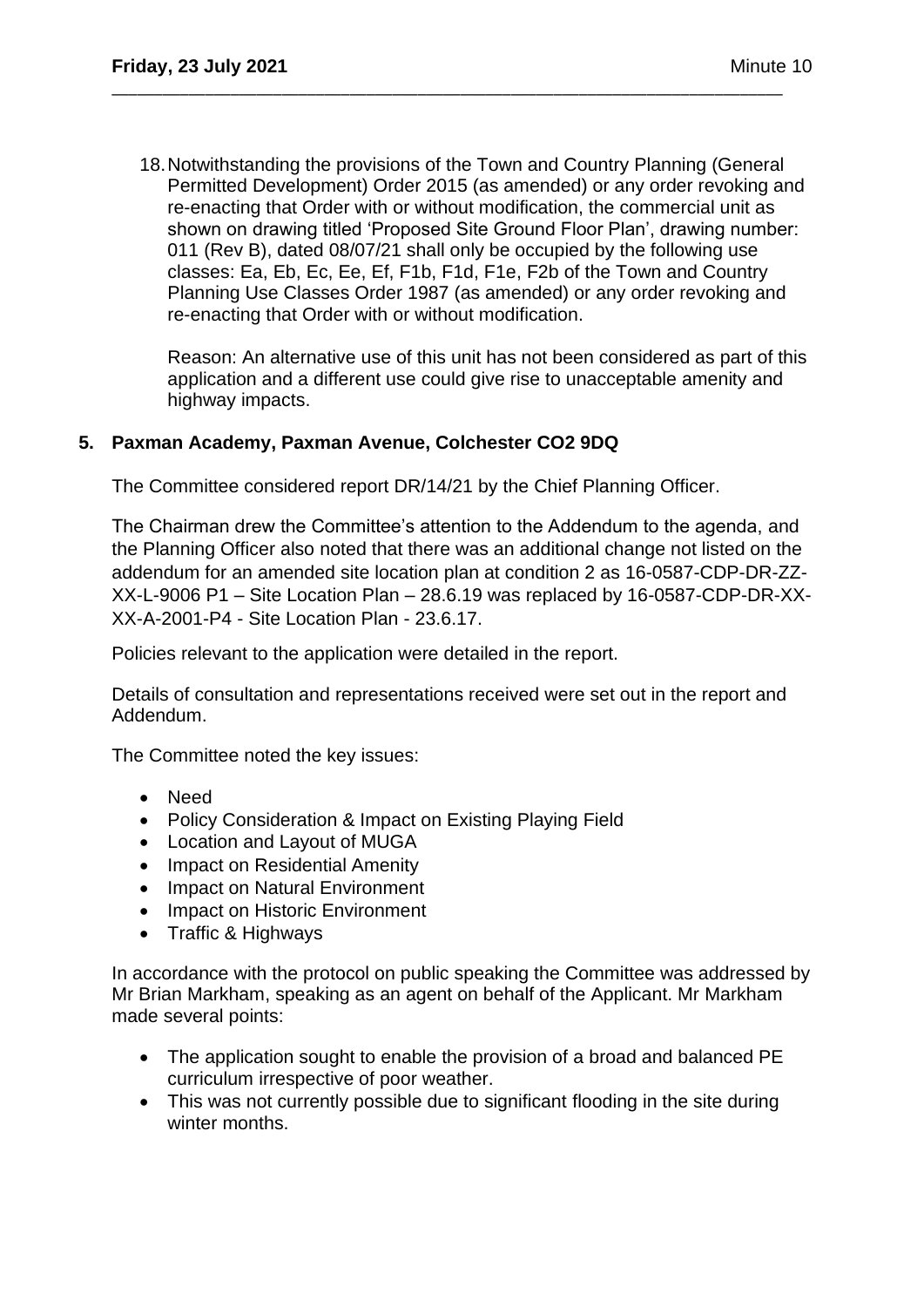• The recalibration of the site as proposed would also allow the provision of clubs outside of core lesson times, designed to promote physical and mental good health.

\_\_\_\_\_\_\_\_\_\_\_\_\_\_\_\_\_\_\_\_\_\_\_\_\_\_\_\_\_\_\_\_\_\_\_\_\_\_\_\_\_\_\_\_\_\_\_\_\_\_\_\_\_\_\_\_\_\_\_\_\_\_\_\_\_\_\_\_\_\_\_\_\_\_\_\_\_\_\_

- It was felt that the proposal submitted addressed concerns raised during the consultation, specifically –
	- o That a full assessment had been carried out to explore all possible locations of the facility to balance the needs of delivering the curriculum whilst ensuring effects on the neighbours' property boundaries were minimised
	- $\circ$  That a 4.5m high mesh fence would be installed, to allow natural light into nearby gardens
	- o A 2.5m high acoustic fence would be installed along the two identified elevations
	- o No flood lighting was proposed
	- o Realistic operation times were proposed to ensure no adverse impact to the community by potential use, which was felt to underline the commitment to maintaining positive relationships with all stakeholders in and around the Paxman Avenue area

Following comments raised by Members, it was noted:

- That the application was felt to be beneficial, both to pupils and in enabling use by the wider community.
- That it was felt that the applicant's stated desire to maintain positive relationships and ongoing communication with neighbours was helpful and appropriate.

There being no further points raised, the resolution, including the amendments to the conditions in the Addendum, was proposed by Councillor Harris and seconded by Councillor Jowers. Following a unanimous vote of twelve in favour, it was

## **Resolved**

That pursuant to Regulation 3 of the Town and Country Planning General Regulations 1992,

planning permission be granted subject to the following conditions:

1. The development hereby permitted shall be begun before the expiry of 3 years from the date of this permission.

Reason: To comply with section 91 of the Town and Country Planning Act 1990 (as amended).

2. The development hereby permitted shall be carried out in accordance with details of the application reference CC/COL/100/19 dated 17 December 2019 and validated on 9 January 2020 together with drawing numbers: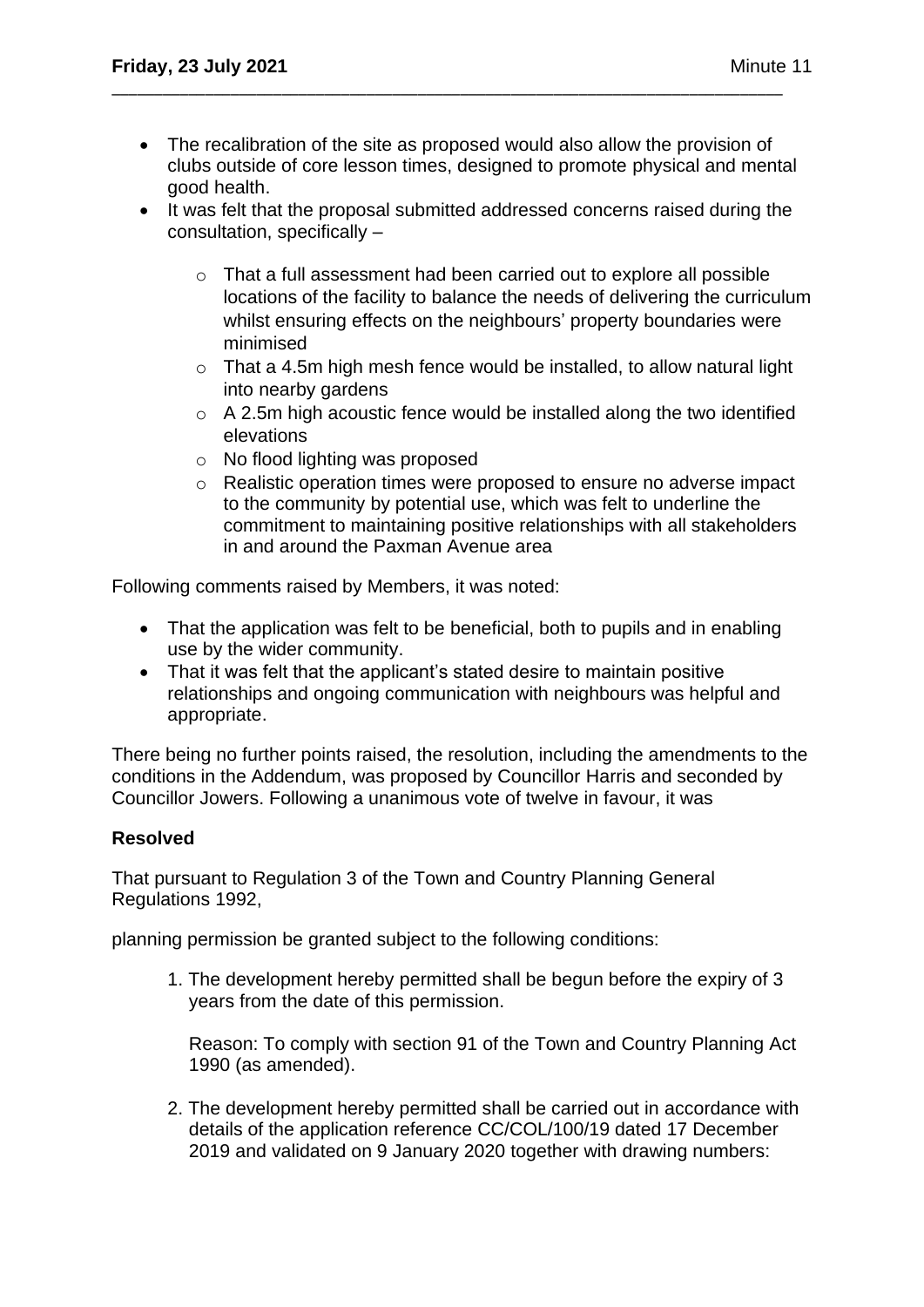- $\bullet$  6093-D-AIA Rev C Prelim AIA 12.12.19
- 9810/GA/01 Rev E Proposed Synthetic Sports Pitch General arrangement – 11.6.20Option 2 Rev A – Proposed Synthetic Sports pitch General Arrangement – 17.3.20
- GA 4.5mH 868 Rebound Bay GA Detail 9.3.20

\_\_\_\_\_\_\_\_\_\_\_\_\_\_\_\_\_\_\_\_\_\_\_\_\_\_\_\_\_\_\_\_\_\_\_\_\_\_\_\_\_\_\_\_\_\_\_\_\_\_\_\_\_\_\_\_\_\_\_\_\_\_\_\_\_\_\_\_\_\_\_\_\_\_\_\_\_\_\_

- 16-0587-CDP-DR-ZZ-XX-L-4006-C5 Detailed Reference Plan Visitor Entrance & Bus Parking – 19.2.20
- 16-0587-CDP-DR-ZZXX-XX-LA-9006 P4 P4- Site Location Plan -28.6.197
- 16-0587-CDP-DR-ZZ-XX-L-2003 P11 BB103 External Areas Assessment  $-4.12.19$
- 16-0587-CDP-DR-ZZ-XX-L-4027 C2 Detailed Reference Plan AWP  $-16.10.19$

Together with:

- Acoustic Fence Information Sheet from Dawn Fencing Ltd
- Noise Impact Assessment Addendum Report (Ref: 19313/003/dd) prepared by AAD dated 28 May 2020
- Certificate of Calibration MTS Calibration 22 May 2019
- FIFA Quality Programme for Football Turf Duo Shape P+50 SBR Limonta Sports S.P.A. – 30.6.16
- Limonta Sport Duo Shape P+50 Data Sheet
- Manufacturer Calibration Certificate (FL-18-070) NTi Audio AG 3.9.18
- Planning Statement Strutt & Parker December 2019
- Supporting Statement Sigma Trust November 2019
- Noise Impact Assessment (Ref: 19313/001/dd) prepared by AAD 26 November 2019
- Archaeological Desk Based Assessment (1497) Colchester Archaeological Trust – November 19

and

- Email & attachments from Strutt & Parker 1 July 2021 12:59
- Letter from Strutt & Parker 7 July 2020
- Email from Strutt & Parker 1 June 2020 13:12
- Letter from Strutt & Parker (Ref 210184) dated 14 April 2020
- Email from Strutt & Parker 2 March 2020 16:03
- Email from Strutt & Parker 14 February 2020 16:28
- Email from Strutt & Parker 18 February 2020 15:45
- Letter from Strutt & Parker 9 January 2020
- Letter from Strutt & Parker 17 December 2019

And in accordance with any non-material amendments as may be subsequently approved in writing by the County Planning Authority, except as varied by the following conditions: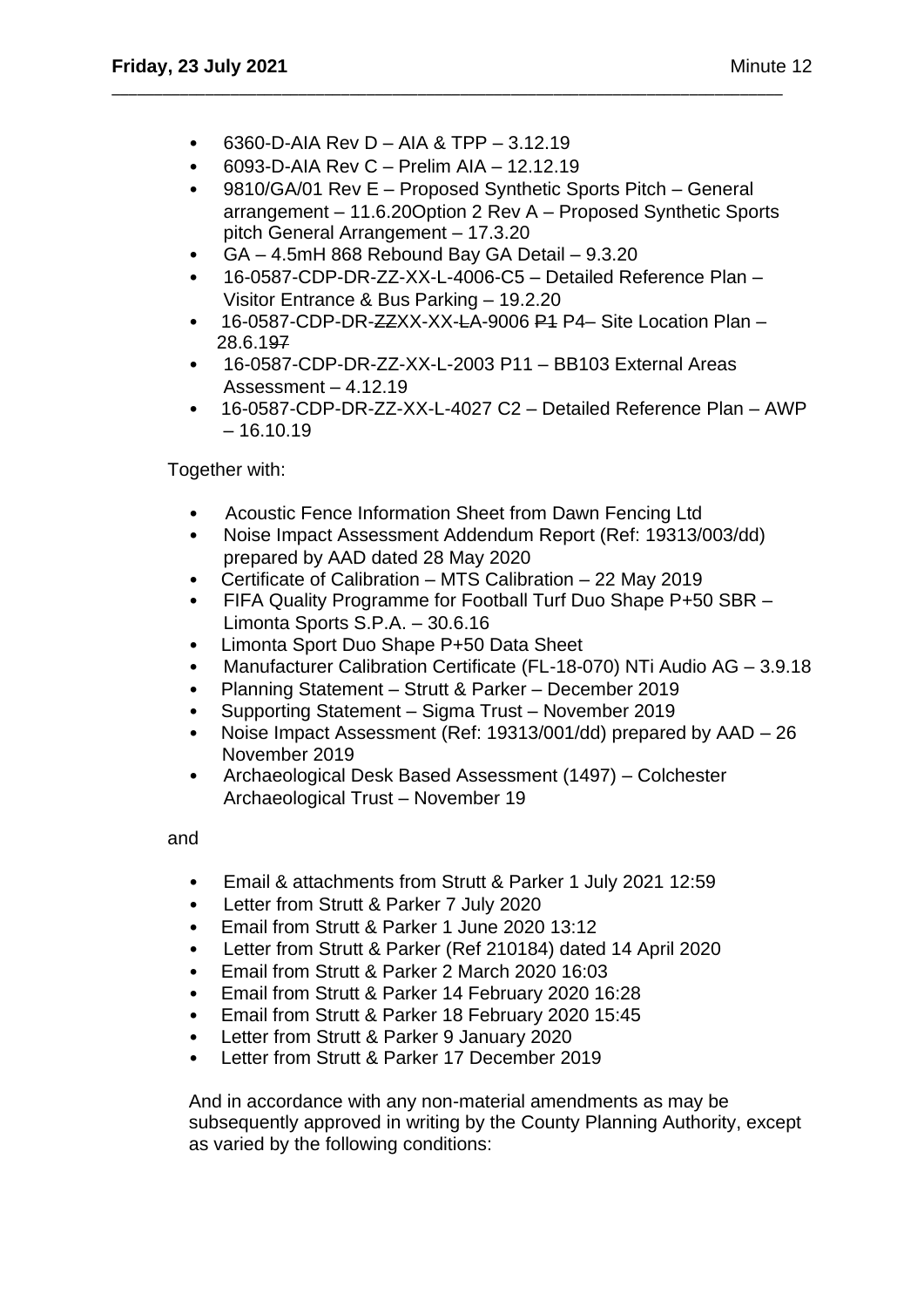Reason: *For the avoidance of doubt as to the nature of the development hereby permitted, to ensure development is carried out in accordance with the approved application details, to ensure that the development is carried out with the minimum harm to the local environment and in accordance with Policy DP1 (Design and Amenity), Policy DP14 (Historic Environment Assets), Policy DP15 (Retention of Open Space and Indoor Sports Facilities) and Policy DP17 (Accessibility and Access) of the Colchester Borough Council Development Policies adopted October 2010 (selected policies revised July 2014) and Policy DM4 (Sports Provision), Policy DM15 (Design and Amenity) and Policy DM16 (Historic Environment) of the Publication Draft of Colchester Borough Local Plan 2017-2033 July 2033.*

\_\_\_\_\_\_\_\_\_\_\_\_\_\_\_\_\_\_\_\_\_\_\_\_\_\_\_\_\_\_\_\_\_\_\_\_\_\_\_\_\_\_\_\_\_\_\_\_\_\_\_\_\_\_\_\_\_\_\_\_\_\_\_\_\_\_\_\_\_\_\_\_\_\_\_\_\_\_\_

3. The development hereby permitted shall be undertaken in accordance with the Arboricultural Method Statement & Tree Protection Plan (Project No: 6360) Rev D prepared by Haydens Arboricultural Consultants dated 13 December 2019 and Drawing Number 6360-D-AIA Rev D – AIA & TPP –

Reason: In the interest of visual amenity, to ensure protection for the existing natural environment and to comply with Policy DP1 (Design and Amenity) *of the Colchester Borough Council Development Policies adopted October 2010 (selected policies revised July 2014) and Policy DM15 (Design and Amenity) of the Publication Draft of Colchester Borough Local Plan 2017-2033 July 2033.*

4. The development hereby permitted shall be undertaken in accordance with the Construction Management Plan Rev 2 prepared by Barnes Construction dated November 2019.

Reason: *To minimise the risk of flooding, in the interests of highway safety and to minimise impact on local amenity and to comply with Policy DP1 (Design and Amenity) of the Colchester Borough Council Development Policies adopted October 2010 (selected policies revised July 2014) and Policy DM15 (Design and Amenity) of the Publication Draft of Colchester Borough Local Plan 2017-2033 July 2033.*

5. The planting details as shown on Drawing Number 16-0587-CDP-ZZ-XX-L-3001 C11 (Landscape General Arrangement Plan) dated 16 October 2019 shall be fully implemented within the first available planting season (October to March inclusive) following completion of the development hereby permitted and maintained thereafter in accordance with Condition 6 of this permission.

Reason: *To comply with section 197 of the Town and Country Planning Act 1990 (as amended), to improve the appearance of the site in the interest of visual amenity and to comply with Policy DP1 (Design and Amenity) of the Colchester Borough Council Development Policies adopted October 2010 (selected policies revised July 2014) and Policy DM15 (Design and Amenity) of the Publication Draft of Colchester Borough Local Plan 2017- 2033 July 2033.*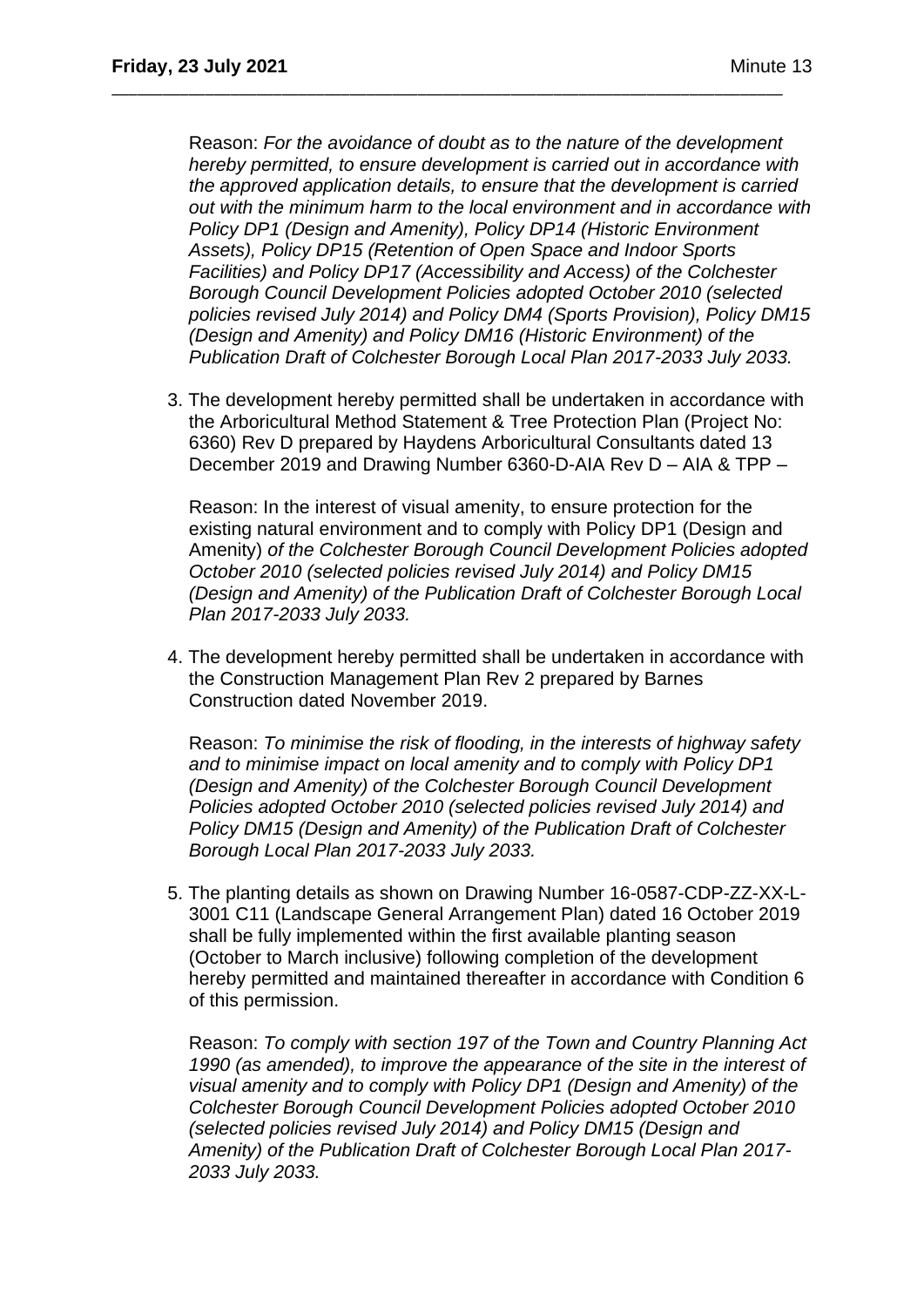6. Any tree or shrub forming part of the landscaping scheme approved in connection with the development under Condition 5 of this permission that dies, is damaged, diseased or removed within the duration of 5 years during and after the completion of the development shall be replaced during the next available planting season (October to March inclusive) with a tree or shrub to be agreed in advance in writing by the County Planning Authority.

\_\_\_\_\_\_\_\_\_\_\_\_\_\_\_\_\_\_\_\_\_\_\_\_\_\_\_\_\_\_\_\_\_\_\_\_\_\_\_\_\_\_\_\_\_\_\_\_\_\_\_\_\_\_\_\_\_\_\_\_\_\_\_\_\_\_\_\_\_\_\_\_\_\_\_\_\_\_\_

Reason: *In the interest of the amenity of the local area, to ensure development is adequately screened and to comply with Policy DP1 (Design and Amenity) of the Colchester Borough Council Development Policies adopted October 2010 (selected policies revised July 2014) and Policy DM15 (Design and Amenity) of the Publication Draft of Colchester Borough Local Plan 2017-2033 July 2033.*

7. No development or preliminary groundworks shall take place until a written scheme and programme of archaeological investigation and recording has been submitted to and approved in writing by the County Planning Authority. The scheme and programme of archaeological investigation and recording shall be implemented prior to the commencement of the development hereby permitted or any preliminary groundworks.

 *Reason: To ensure that any archaeological interest has been adequately investigated and recorded prior to the development taking place and to comply with Policy DP14 (Historic Environment Assets) of the Colchester Borough Council Development Policies adopted October 2010 (selected policies revised July 2014) and Policy DM16 (Historic Environment) of the Publication Draft of Colchester Borough Local Plan 2017-2033 July 2033.*

8. A mitigation strategy detailing the excavation/preservation strategy shall be submitted to the Minerals Planning Authority following the completion of the archaeological investigation work approved under Condition 7. The fieldwork shall be undertaken in accordance with the approved strategy prior to the commencement of development.

 Reason: *To agree a suitable and adequate level of mitigation to ensure the archaeological interest has been adequately investigated and recorded prior to the development taking place and to comply with Policy DP14 (Historic Environment Assets) of the Colchester Borough Council Development Policies adopted October 2010 (selected policies revised July 2014) and Policy DM16 (Historic Environment) of the Publication Draft of Colchester Borough Local Plan 2017-2033 July 2033.*

9. No development or preliminary groundworks shall take place on those areas containing archaeological deposits until the satisfactory completion of fieldwork, as detailed in the mitigation strategy approved under Condition 8.

Reason: To enable the preservation (by record) of any archaeological